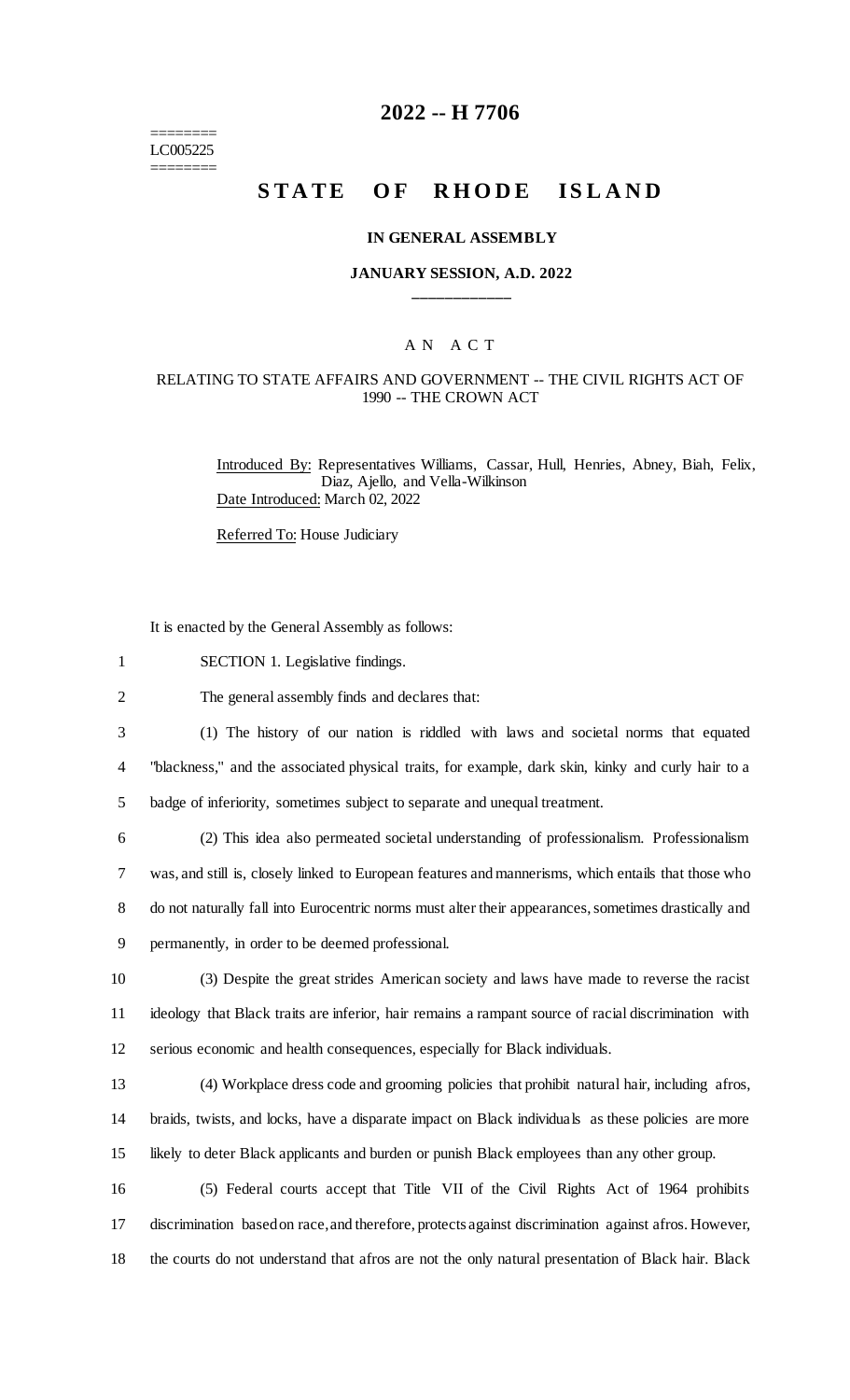hair can also be naturally presented in braids, twists, and locks.

 (6) In a society in which hair has historically been one of many determining factors of a person's race, and whether they were a second-class citizen, hair today remains a proxy for race. Therefore, hair discrimination targeting hairstyles associated with race is racial discrimination.

 (7) Racial discrimination is reflected in school and workplace policies and practices that bar natural or protective hairstyles commonly worn by people of African descent, as well as people of Jewish, Latinx, or Native American descent.

 (8) The state should acknowledge that people who have hair texture or wear a hairstyle that is historically and contemporarily associated with persons of African, Jewish, Latinx, or Native American descent systematically suffer harmful discrimination in schools, workplaces, and other contexts based upon longstanding race stereotypes and biases.

 (9) Clear, consistent, and enforceable legal standards must be provided to redress the widespread incidences of race discrimination based upon hair texture, hair type, and protective hairstyles in schools, workplaces, housing, places of public accommodations, and other contexts.

 (10) It is necessary to prohibit and provide remedies for the harms suffered as a result of race discrimination on the basis of hair texture, hair type, and protective hairstyles.

 (11) Acting in accordance with the constitutional values of fairness, equity, and opportunity for all, the general assembly recognizes that continuing to enforce a Eurocentric image of professionalism through purportedly race-neutral grooming policies that disparately impact Black individuals and exclude them from some workplaces is in direct opposition to equity and opportunity for all.

 SECTION 2. Section 42-112-1 of the General Laws in Chapter 42-112 entitled "The Civil Rights Act of 1990" is hereby amended to read as follows:

## **42-112-1. Discrimination prohibited.**

 (a) All persons within the state, regardless of race, color, religion, sex, disability, age, or country of ancestral origin, have, except as is otherwise provided or permitted by law, the same rights to make and enforce contracts, to inherit, purchase, to lease, sell, hold, and convey real and personal property, to sue, be parties, give evidence, and to the full and equal benefit of all laws and proceedings for the security of persons and property, and are subject to like punishment, pains, penalties, taxes, licenses, and exactions of every kind, and to no other.

 (b) For the purposes of this section, the right to "make and enforce contracts, to inherit, purchase, to lease, sell, hold, and convey real and personal property" includes the making, performance, modification and termination of contracts and rights concerning real or personal property, and the enjoyment of all benefits, terms, and conditions of the contractual and other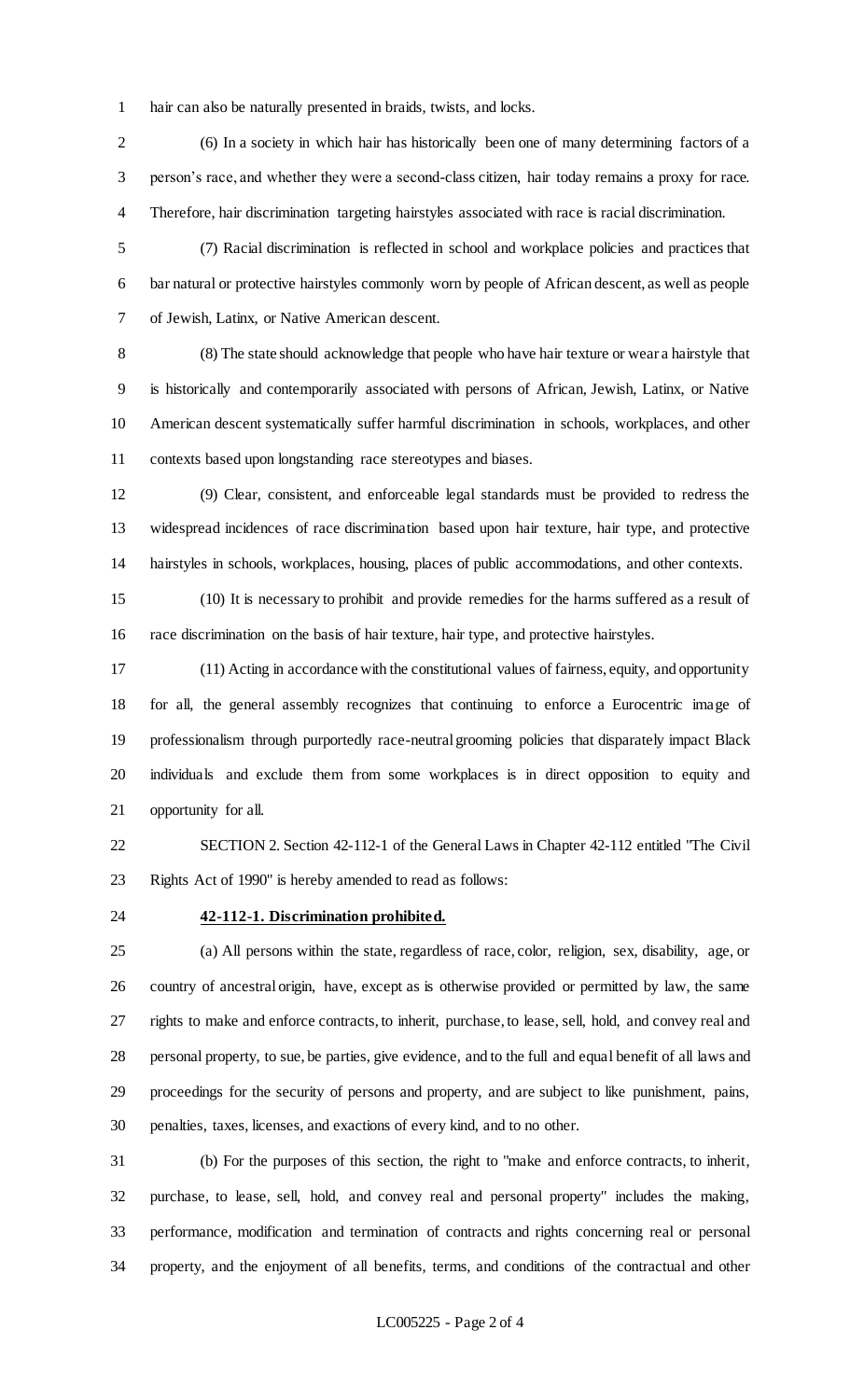relationships.

 (c) Nothing contained in this chapter shall be construed to affect chapter 14.1 of title 37, chapter 5.1 of title 28 or any other remedial programs designed to address past societal discrimination.

 (d) For the purposes of this section, the terms "sex" and "age" have the same meaning as those terms are defined in § 28-5-6, the state fair employment practices act. The term "disability" has the same meaning as that term is defined in § 42-87-1, and the terms, as used regarding persons with disabilities, "auxiliary aids and services," "readily achievable," "reasonable accommodation," "reasonable modification," and "undue hardship" shall have the same meaning as those terms are defined in § 42-87-1.1.

 (e) For the purposes of this section, the terms "race or ethnicity" includes ancestry, color, ethnic group identification, and ethnic background as well as the inclusion of traits historically associated with race, including, but not limited to, hair texture, hair type and protective hairstyles that are commonly or historically associated with race and including, but not limited to, such hairstyles as braids, locks, and twists tight coils or curls, cornrows, Bantu knots, Afros, and head wraps.

SECTION 3. This act shall take effect upon passage.

#### ======== LC005225 ========